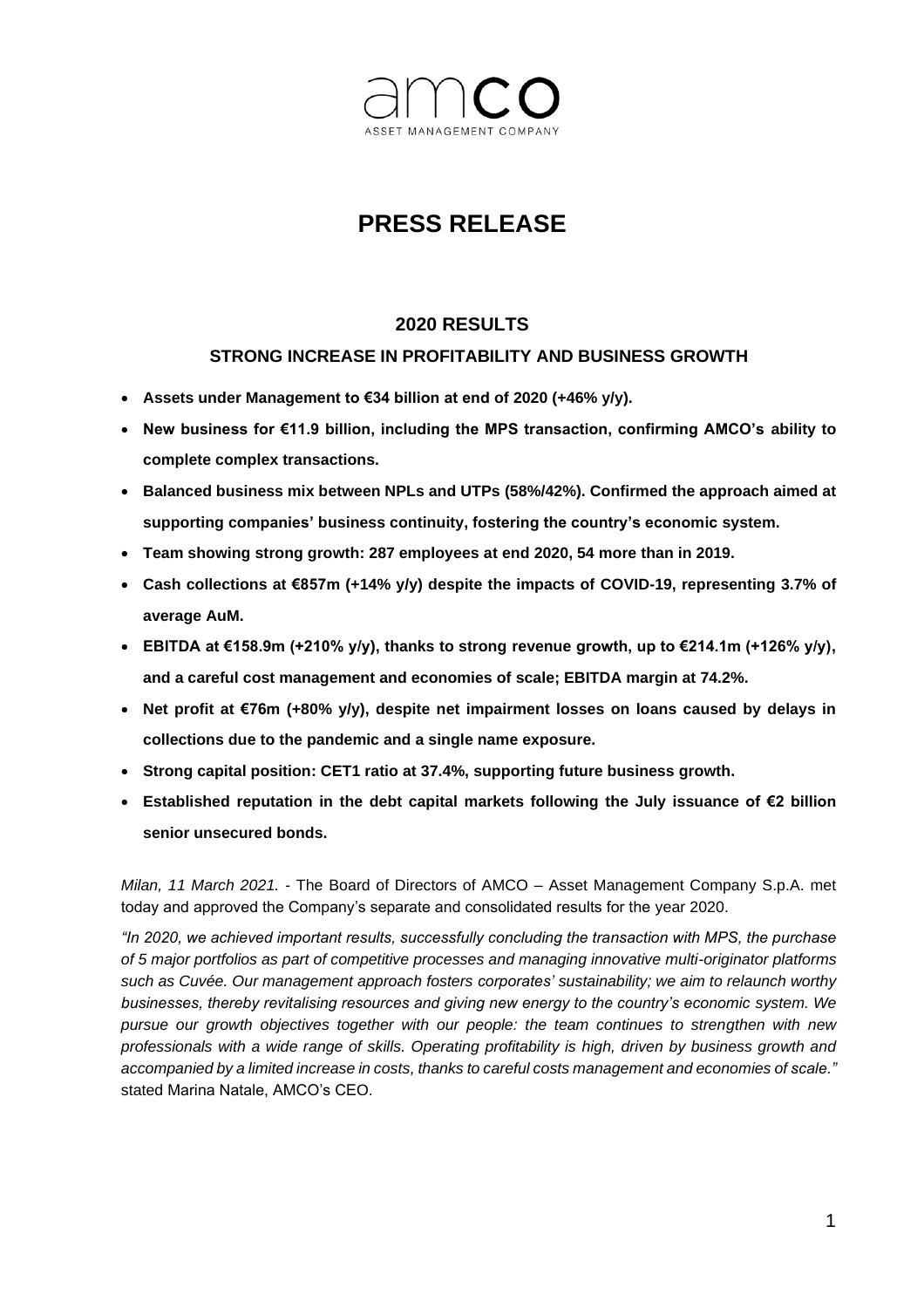### **2020 RESULTS**

#### *Business development*

In 2020, AMCO continued to grow, bringing Assets under Management (AuM) to €34.0bn by the end of the period, of which 58% non-performing (NPLs) and 42% unlikely to pay (UTPs) loans.

AMCO generated new business for a total of €11.9bn, including 5 new portfolios acquired through competitive processes, in addition to €7.7bn NPEs through the MPS transaction. More specifically:

- purchased from **Credito Valtellinese** (12 March 2020) a portfolio of impaired loans with a Gross Book Value of approximately €177m, consisting entirely of NPLs;
- purchased from **Banca del Fucino and IGEA Banca** (15 June 2020) a portfolio of impaired loans with a Gross Book Value of approximately €30m. The portfolio consists of UTPs and NPLs;
- purchased from **Banca Popolare di Bari** (29 June 2020) a portfolio of impaired loans with a Gross Book Value of approximately €2bn, 60% of which consisting of UTPs and the remainder of NPLs;
- purchased from **Credito Valtellinese** (5 August 2020) a portfolio of impaired loans with a Gross Book Value of approximately €270m, mainly to corporate customers, 60% of which NPLs and 40% UTPs;
- purchased from **Banco BPM** (12 December 2020) a portfolio of impaired loans with a Gross Book Value of approximately €600m, mainly to corporate customers classified as UTP.

During the year, AMCO also acquired two new portfolios from **Banca Carige**: on 18 July 2020, a second tranche of UTP loans was acquired, relating to a single borrower group, with a value of approximately €227m; on 16 December, a portfolio of impaired loans with a value of approximately €54m was acquired, mainly to corporate customers and entirely classified as non-performing.

On 18 April 2020, for the third time Intesa Sanpaolo exercised the option for the transfer to the LCAs (Compulsory Administrative Liquidation) of **High Risk assets** (performing at the time of the purchase by ISP), originating from the former Veneto Banks, amounting to approx. €110m. On 13 June 2020, Intesa Sanpaolo exercised its last option to transfer **High Risk assets** totalling €200m. These positions were simultaneously transferred from the LCAs to the respective AMCO-managed Segregated Accounts. No more transfers are planned going forward.

Furthermore, on 8 December 2020, the second stage of the Cuvée project was launched, with the contribution of additional files worth €400m. The deal is based on the innovative multi-originator platform for management of UTP loans in the real estate sector. AMCO acts in the deal as Master and Special Servicer.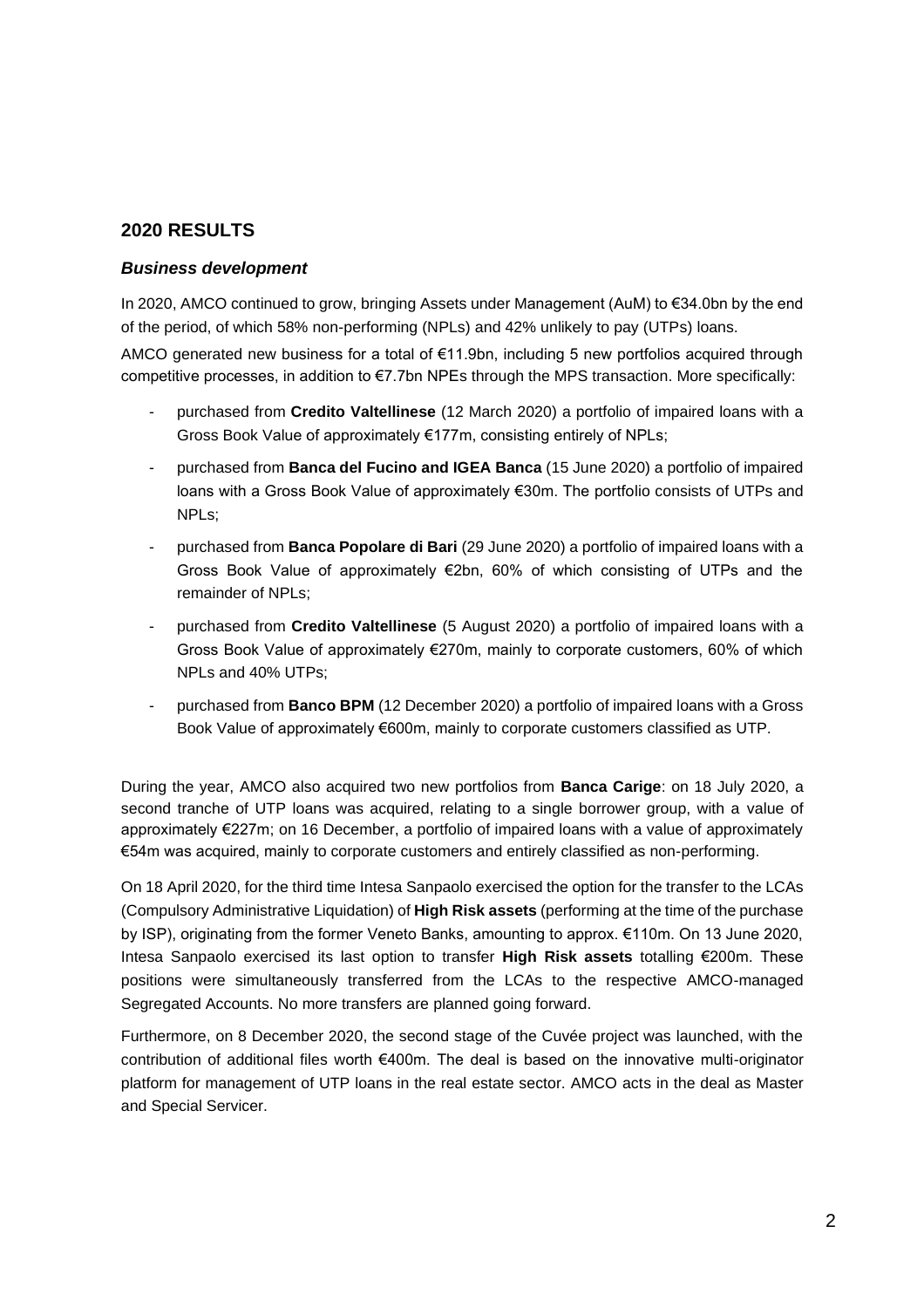**Cash collections** in 2020 increased by 14% and amounted to €857m<sup>1</sup> , accounting for 3.7% of average AuM<sup>2</sup> and only slightly below the 3.9% booked in 2019, despite the lock-down and thanks to the greater knowledge of the portfolios and strengthening of the business divisions.

The lock-down – with the court closures in March and April – and the economic slow-down had a major impact on the first half of the year, in particular on cash collections on NPLs, given the suspension of property enforcement orders. The third quarter showed a recovery, whilst the fourth saw significant collections, particularly in relation to big files.

#### *Information on the effects of the COVID-19 pandemic*

AMCO has limited the impacts of the COVID-19 pandemic on its operations thanks to the complete adoption of remote working; by using the company's existing IT facilities, all employees had access to smart working solutions.

Close attention was paid to employees' health and well-being with dedicated video calls and training sessions, constantly providing useful information, particularly to those in more fragile situations. Additional benefits provided during the year included the continued payment of meal vouchers throughout the period of smart working, as well as COVID-19 tests, the costs of which were borne by the Company. A corporate welfare plan for employees and their families was also introduced.

Other training activities included the successful completion of a pilot project called "Perform", now being implemented for all employees, which aims to help people in changing their working procedures as a result of smart working, improving operations by bringing teams together, even when working from remote positions, and increasing personal well-being.

The Decree Laws of 17 March 2020 ("Cura Italia") and of 14 August 2020 ("Decreto Agosto") provided for an extraordinary moratorium on loans until 31 January 2021, subsequently extended to 30 June 2021. In this context, as of 31 December 2020 AMCO had received moratorium requests from 739 counterparties totalling €510m, of which approximately 84% were "individual voluntary moratoriums". Only 6% of the moratorium applications were rejected.

#### *Data and comparisons*

AMCO's 2020 consolidated results are detailed below, along with a comparison with the previous year's consolidated results.

#### *Income Statement*

In 2020 AMCO reported a consolidated net profit of €76.0m, showing strong growth (+80% y/y) thanks to the strong increase in operating profitability, which more than offsets on the one hand the impairment losses due to the delay in collections, as a result of the COVID-19 pandemic and of a

<sup>1</sup> Collections for legal effect, i.e. starting from the date on which AMCO legally obtains ownership of the credit and starts to manage its collection. In addition to these collections, there are €411m for economic effectiveness, relative to portfolios acquired during the year

<sup>&</sup>lt;sup>2</sup> Net of the former Veneto Banks "baciate", i.e. loans to finance securities purchases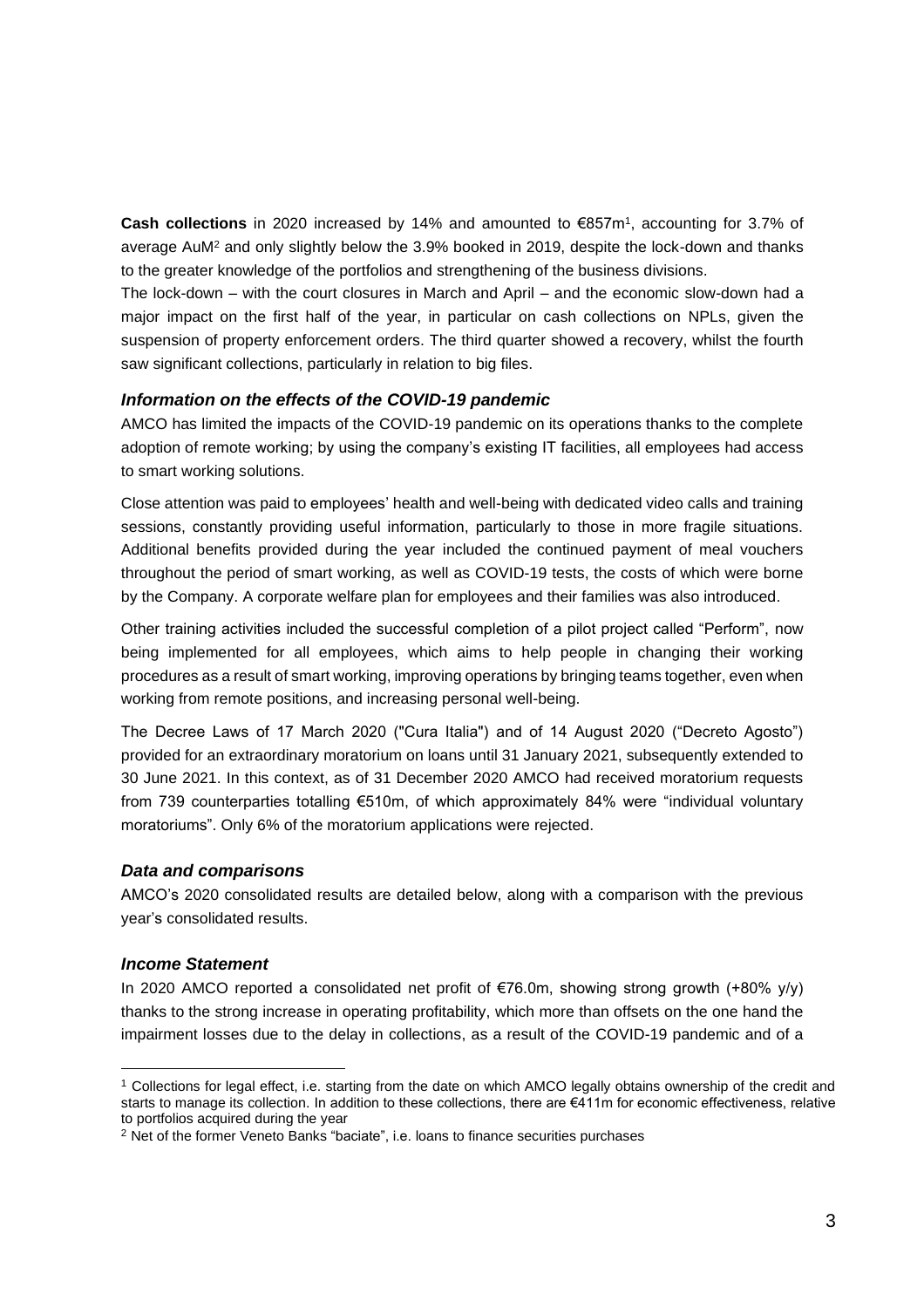single name exposure and, on the other hand, the increased interest from financial activities, which reflects the cost of financing growth.

EBITDA is up 210% y/y to €158.9m, driven by the strong revenue growth (+126% y/y) as a result of the increase in interest income and careful cost management; the progression of costs (+27% y/y) supported business growth leveraging existing economies of scale. EBITDA margin reaches 74.2%.

| Income statement (Data €/000)                               | 3112/2019 | 31/12/2020 | Var %   |
|-------------------------------------------------------------|-----------|------------|---------|
| Servicing fees                                              | 47,139    | 48,007     | 2%      |
| Interest and fees from customers                            | 32,382    | 101,570    | 214%    |
| Other operating income/expenses                             | 15,320    | 64.569     | 321%    |
| <b>TOTAL REVENUES</b>                                       | 94,841    | 214,145    | 126%    |
| Personnel expenses                                          | (23, 580) | (29, 987)  | 27%     |
| Other administrative expenses                               | (19, 915) | (25, 231)  | 27%     |
| <b>TOTAL COSTS</b>                                          | (43, 496) | (55, 218)  | 27%     |
| <b>EBITDA</b>                                               | 51,345    | 158.927    | 210%    |
| <b>EBITDA MARGIN</b>                                        | 54.1%     | 74.2%      | 20.1%   |
| Net impairment gains/losses from loans and financial assets | (3,581)   | (42, 671)  | 1,092%  |
| Depreciation and amortization                               | (1,514)   | (2,065)    | 36%     |
| Provisions                                                  | (3,611)   | 227        | $-106%$ |
| Other operating income/expenses                             | (12,054)  | (26, 496)  | 120%    |
| Net result of financial activities                          | 20.845    | 18.669     | $-10%$  |
| <b>EBIT</b>                                                 | 51,430    | 106,592    | 107%    |
| Net Interest and fees from financial activities             | (6,095)   | (36, 358)  | 497%    |
| <b>PRE-TAX INCOME</b>                                       | 45,335    | 70,234     | 55%     |
| Income tax                                                  | (3,024)   | (5, 775)   | $-291%$ |
| <b>NET PROFIT</b>                                           | 42,321    | 76,009     | 80%     |

Revenues show strong growth (+126% y/y) reaching €214.1m, with revenues from debt purchasing driving growth and accounting for 78% of the total, compared to 50% in 2019. The remaining revenues are originated from servicing activities. Servicing fees derive almost entirely from the management of the loan portfolio of the former Veneto banks, and their slight growth (+1.8% y/y) is linked to the entry of new High Risk assets into the former Veneto banks' portfolio and to the fees relating to the Back2Bonis fund ("Cuvèe" transaction).

Interests and fees from customers amount to €101.6m (+214% y/y), thereby driving the growth in revenues. The increase in interests was mainly due to the accounting of the Carige portfolio for the entire year (accounted only for the 2nd half of 2019) and the portfolios acquired in 2020. Other operating income/expenses refer to cash recoveries from on-balance sheet portfolios and benefit from collections made on single name files. The contribution made by the former Banco di Napoli run-off portfolio leads to cash recoveries of €13.3m (-13.3% y/y).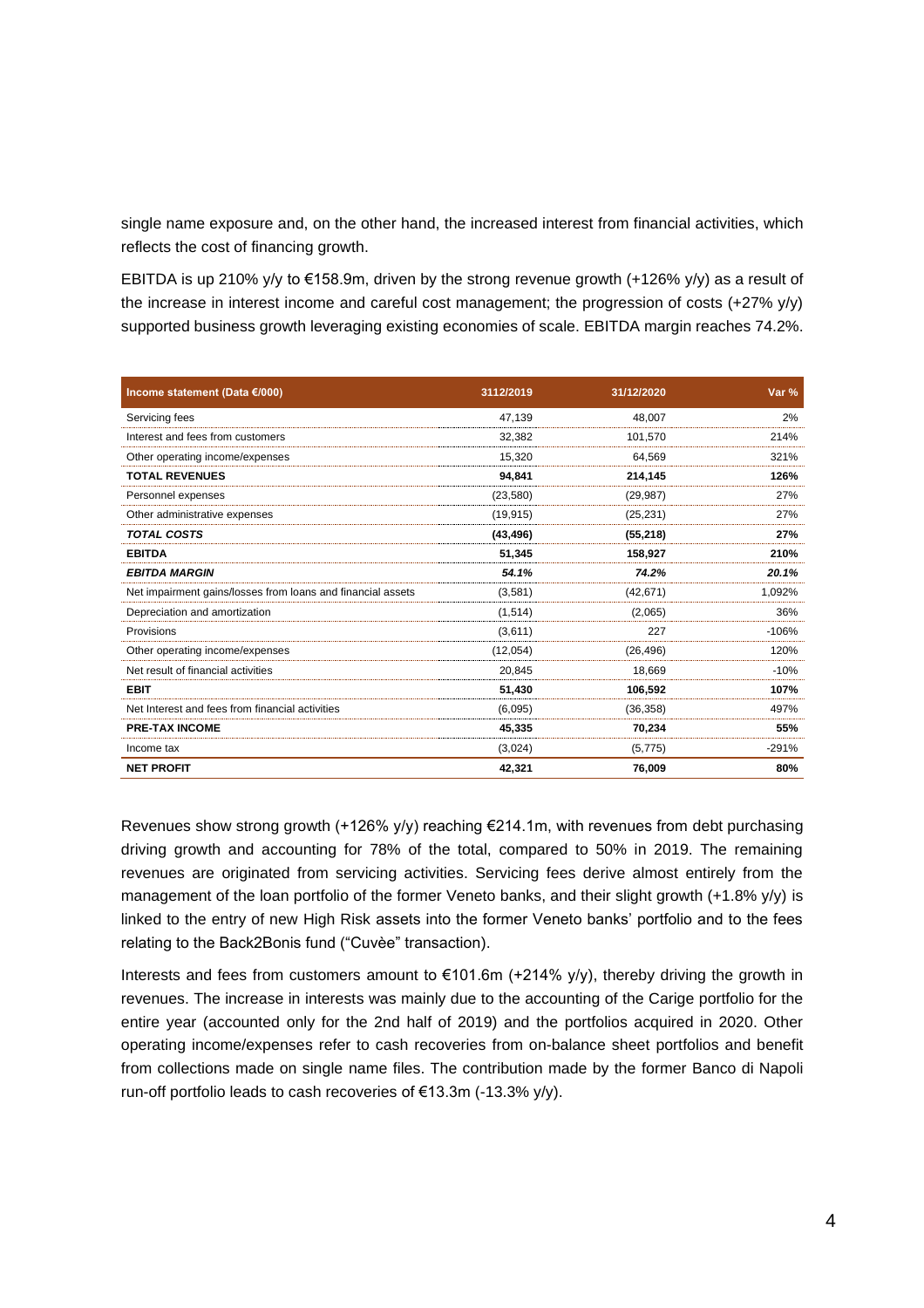Total costs amount to €55.2m, showing a 27% y/y increase due to the business expansion and the company's growth in size. Personnel expenses are up 27% y/y due to staffing increase.

As of 31 December 2020, there are 287 employees, 54 more than at the end of 2019, thanks to new hires finalised even during the lock-down periods. At the end of December 2020, 73% of staff is employed in business roles, and the remaining 27% in central functions. In addition to AMCO personnel, 88 employees seconded from MPS are operating as of 1 December 2020. New hires are expected during the 2020-2025 plan to support further growth.

Other operating expenses amount to  $\epsilon$ 25.2m, rising by 27% y/y, mainly due to ordinary operating costs (€12.7m, +20% y/y) linked to the company's growth, the development of solutions to support the business and the central functions and due to costs linked to handling the COVID-19 emergency. Legal and credit recovery expenses (€8.1m, +19% y/y) rose as a result of the new portfolios acquired, whilst costs decreased in relation to portfolios that already existed in 2019, in particular to the former Banco di Napoli portfolio. Operational costs from new business ( $\epsilon$ 4.4m, +75% y/y) refer to the acquisitions of new portfolios completed in 2020 or still under analysis.

EBIT is up by 107% y/y to €106.6m, due to the negative effect of net impairment losses of €42.7m linked to the economic impact of COVID-19, which led to collection delays, and to a single name exposure. EBIT also benefits from the positive contribution of the net result of financial activity totalling €18.7m thanks to the sale of Government bonds (€23.2m) and the write-down of AMCO's equity investment in the Italian Recovery Fund (IRF)<sup>3</sup> of €4.5m.

Interest and fees from financial activities include interest income and proceeds from financial assets, mainly BTPs, and interest expenses on bonds issued that reflect the cost of financing growth through the issuance of new bonds.

Income taxes are positive for €5.8m and benefit from the recognition of Deferred tax Assets (DTAs) of €19.0m previously unrecognized from the MPS compendium, partially offset by the use of previously recognized tax assets and by the IRAP for the year.

#### *Balance Sheet*

The structure of the balance sheet shows strong growth: assets and liabilities have grown by 2.4 times in a year, from €2.8bn at the end of 2019 to €6.9bn at the end of 2020. The change is to a large extent explained by the consolidation of the assets and liabilities of the MPS compendium, following completion of the partial demerger.

<sup>&</sup>lt;sup>3</sup> Italian Recovery Fund - previously called Atlante Fund - is a closed-end alternative investment fund regulated by Italian law, reserved to professional investors, set up for the purchase of financial instruments of different seniority, issued by one or more vehicles set up and/or to be set up for the purchase of bank NPLs. The fund's maturity date is 31/12/2026.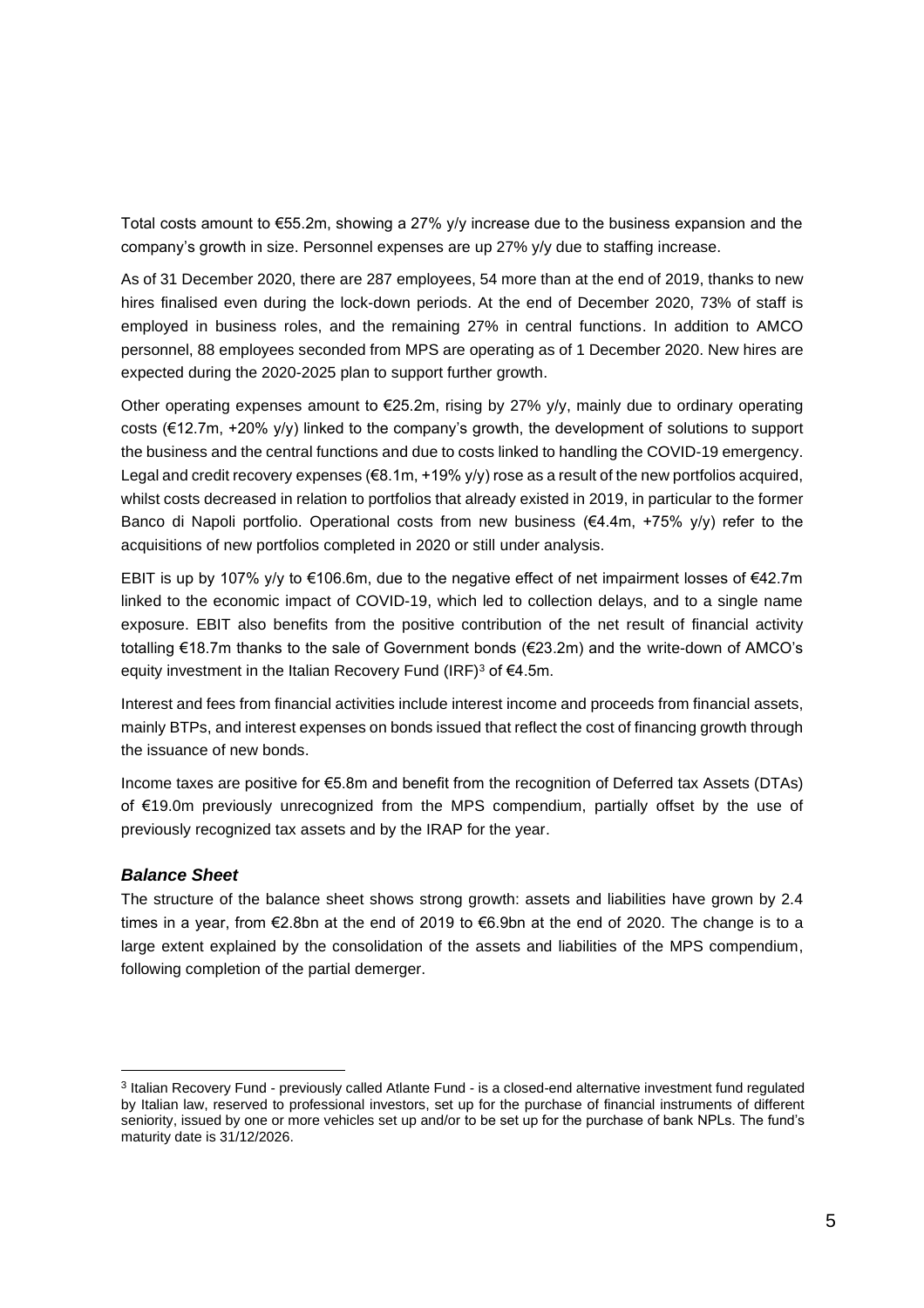At the end of 2020, on the asset side, loans to customers total €5.7bn, compared to €1bn in 2019, and include loans to customers relating to the following portfolios: former MPS for €3.5bn, former Bari for €0.5bn and former BdN for €0.1bn<sup>4</sup>.

Financial assets amount to €0.7bn and include the equity investment in IRF of €471m, and Government bonds worth €56m. Cash and cash equivalents amount to €308m.

Financial liabilities at the end of 2020 amount to  $€4.0$ bn, comprising  $€2.9$ bn unsecured debt and €1.1bn secured debt.

The unsecured debt relates to the following issuances, under the Euro Medium Term Note Programme (EMTN): the first of €250m placed in February 2019, maturity date 13.2.2024, the second of €600m issued in October 2019, maturity date 27.01.2025, and a senior unsecured bond issued in July 2020, split into two tranches: one worth €1,250m, maturity date 17.07.2023, and one worth €750m, maturity date 17.07.2027, all listed on the Luxembourg regulated market. The issue, within the EMTN programme, has been assigned a rating of BBB (Standard & Poor's) and BBB- (Fitch).

The secured debt includes the debt of €1bn due to banks, used to refinance the liabilities of the MPS compendium and guaranteed by securitization of the MPS compendium portfolio. This debt has already been partially reimbursed in January 2021 for €250m against cash generated by the MPS portfolio, thereby reducing the current exposure to €750m.

| <b>Balance Sheet Assets (€/000)</b> | 31/12/2019 | 31/12/2020 | Var $%$ |
|-------------------------------------|------------|------------|---------|
| Loans to banks                      | 324.338    | 251.585    | $-22%$  |
| Loans to customers                  | 979.400    | 5.686.223  | 481%    |
| <b>Financial assets</b>             | 1.404.511  | 718.836    | -49%    |
| Equity investments                  | 14         | 10         | $-28%$  |
| Tangible and intangible assets      | 6.816      | 4.677      | $-31%$  |
| Tax assets                          | 79.912     | 210.687    | 164%    |
| Other assets                        | 24.717     | 28.355     | 15%     |
| <b>Total assets</b>                 | 2,819,708  | 6,900,371  | 145%    |

<sup>4</sup> Other loans relate to the Carige, BBPM, Creval, ICS, Igea Banca – Banca del Fucino portfolios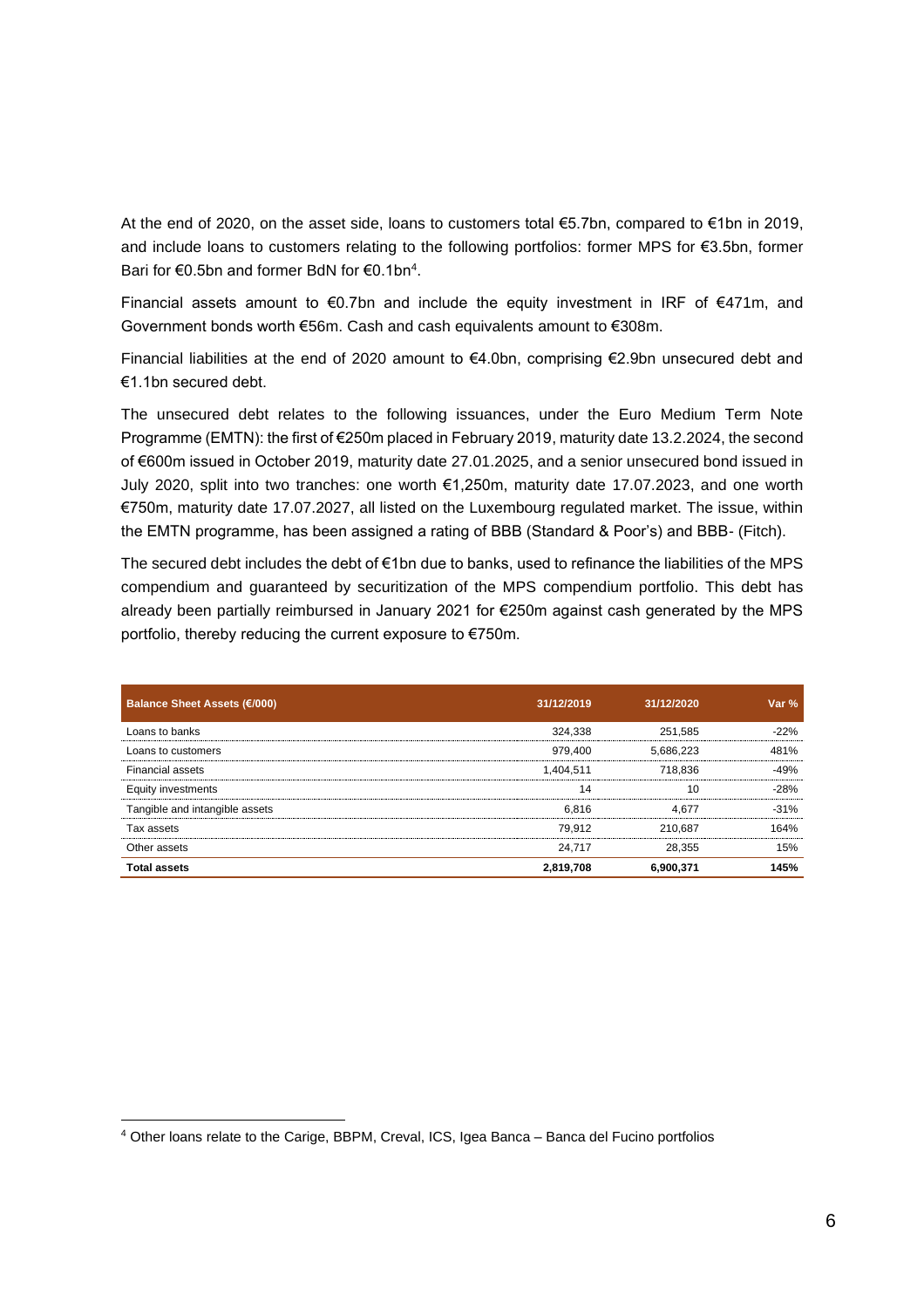| Balance Sheet Liabilities (€/000)       | 31/12/2019 | 31/12/2020 | Var %  |
|-----------------------------------------|------------|------------|--------|
| Financial liabilities at amortized cost | 912.507    | 3,952,065  | 332%   |
| <b>Tax liabilities</b>                  | 8,201      | 6.075      | $-26%$ |
| Provisions for specific purposes        | 20,784     | 20,811     | 0%     |
| Other liabilities                       | 52,353     | 97.367     | 86%    |
| Shareholders' equity                    | 1,822,863  | 2,824,052  | 55%    |
| Capital                                 | 600.000    | 655.154    | 9%     |
| Own shares                              |            | (70)       |        |
| Share premiums                          | 403.000    | 604,552    | 50%    |
| Reserves                                | 779.011    | 1.498.311  | 92%    |
| <b>Valuation reserves</b>               | (1,460)    | (9,903)    | 579%   |
| Profit/loss for the year                | 42.311     | 76.009     | 80%    |
| Total liabilities and net equity        | 4,642,571  | 6,900,371  | 49%    |

Net equity increases from €1.8bn at the end of 2019 to €2.8bn at the end of 2020, benefiting from the equity imbalance included in the MPS compendium.

The CET1 ratio is 37.4% and the Total Capital Ratio is also 37.4%, as there are no subordinated bonds in the balance sheet. Therefore, the company has a strong capital position, which allows it to manage potential risks and creates flexibility for further business growth. Note that the reduction of the capital ratio, as compared with the 63.7% in 2019, is due to the effects of the transactions concluded during the year.

The debt/equity ratio is 1.4x, but it decreases to 1.3x considering the partial repayment of the secured debt made in January 2021.

### **RATINGS**

On 1 July 2020, **Fitch Ratings** confirmed the Investment Grade LTIDR (Long-Term Issuer Default Rating), corresponding to BBB- with a Stable outlook, and the F3 Short-Term Foreign Currency IDR. Confirmation came following the announcements of the transactions with Banca Popolare di Bari and MPS, which reinforced AMCO's closeness to the Italian Government. Fitch Ratings has thus maintained the alignment between the long-term rating of the parent company and the rating attributed to Italy.

On 27 October 2020, **S&P Ratings** confirmed the Investment Grade rating of AMCO S.p.A., with a Long-Term Issuer Credit Rating of 'BBB'. In addition, S&P has improved the outlook to Stable from Negative, in line with that of the Italian Government. The rating agency stated that, with the transactions relating to Banca Popolare di Bari and MPS, AMCO has confirmed that it plays a crucial role and is closely tied to the Government in derisking the balance sheets of troubled banks. S&P thus maintained the alignment between the Long-Term rating of AMCO and the Long-Term rating attributed to Italy.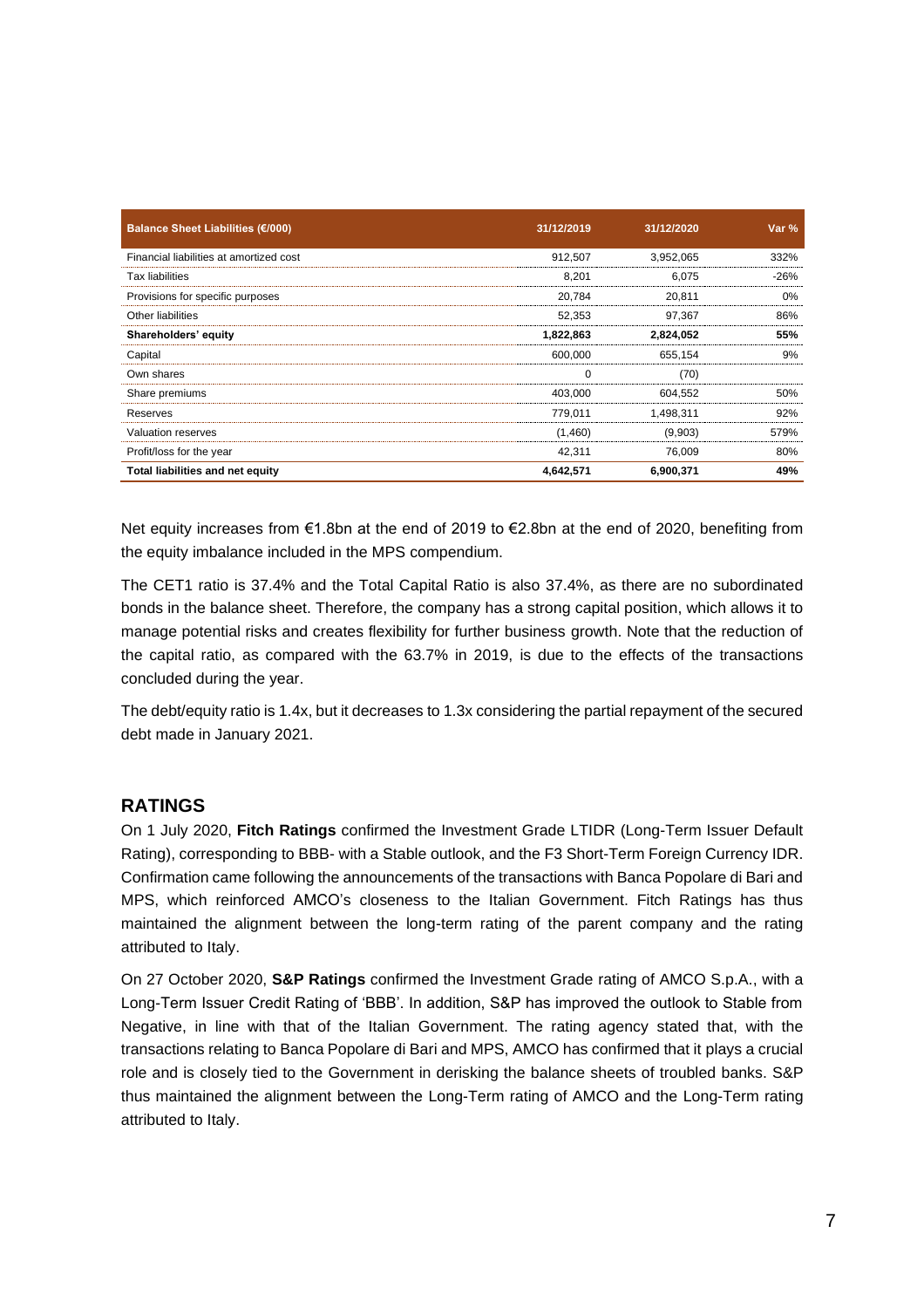On 14 January 2021, Fitch Rating upgraded AMCO's commercial, residential and asset-backed special servicer ratings to 'CSS2', 'RSS2' and 'ABSS2' from 'CSS2-', 'RSS2-' and 'ABSS2-'. Fitch mentions AMCO's business growth through multiple sources, demonstrating its ability to successfully pursue its business strategy.

### **OTHER SIGNIFICANT EVENTS AFTER 31 DECEMBER 2020**

Starting from January 2020, the national and international scenario was characterized by the spread of Coronavirus and the consequent restrictive measures for its containment, implemented by the public authorities of the countries concerned. These circumstances, extraordinary in nature and extent, have direct and indirect repercussions on economic activity and have created a context of general uncertainty, the evolution of which and its effects are not predictable. Any support measures defined by the national authorities (such as, but not limited to, moratoriums on the payment of mortgages and loans) might have an impact on the Group's future collections and, consequently, on its profitability.

The events summarized below are also specified, in addition to those previously discussed.

In the first few months of 2021, the transfer agreement between AMCO and Banca Carige S.p.A. is expected to be finalized for the sale by the latter to AMCO of a non-performing leasing portfolio.

### **NEW OPERATIONAL DEVELOPMENTS**

As of 1 January 2021, the **Real Estate Division** was created, operating in close collaboration with the Workout and UTP Divisions. Thanks to a team of specialists, AMCO has the skills necessary to implement targeted strategies to enhance collaterals' value of secured loans and competences to manage proprietary real estate assets (Reoco/Leasing) through a wide range of activities.

On 1 February 2021, AMCO announced the conclusion of a **competitive procedure for the outsourcing** of NPEs amounting to approximately €3.3bn, following the acquisition of the MPS portfolio. The competitive process was launched in October 2020 and involved a total of approximately 40 servicers. AMCO thus consolidated its partnership with 12 leading Italian servicers that manage specific clusters of NPEs in outsourcing on behalf of AMCO. The active collaboration with an increasing number of leading servicers in the Italian market allows AMCO to continue leveraging its operating model.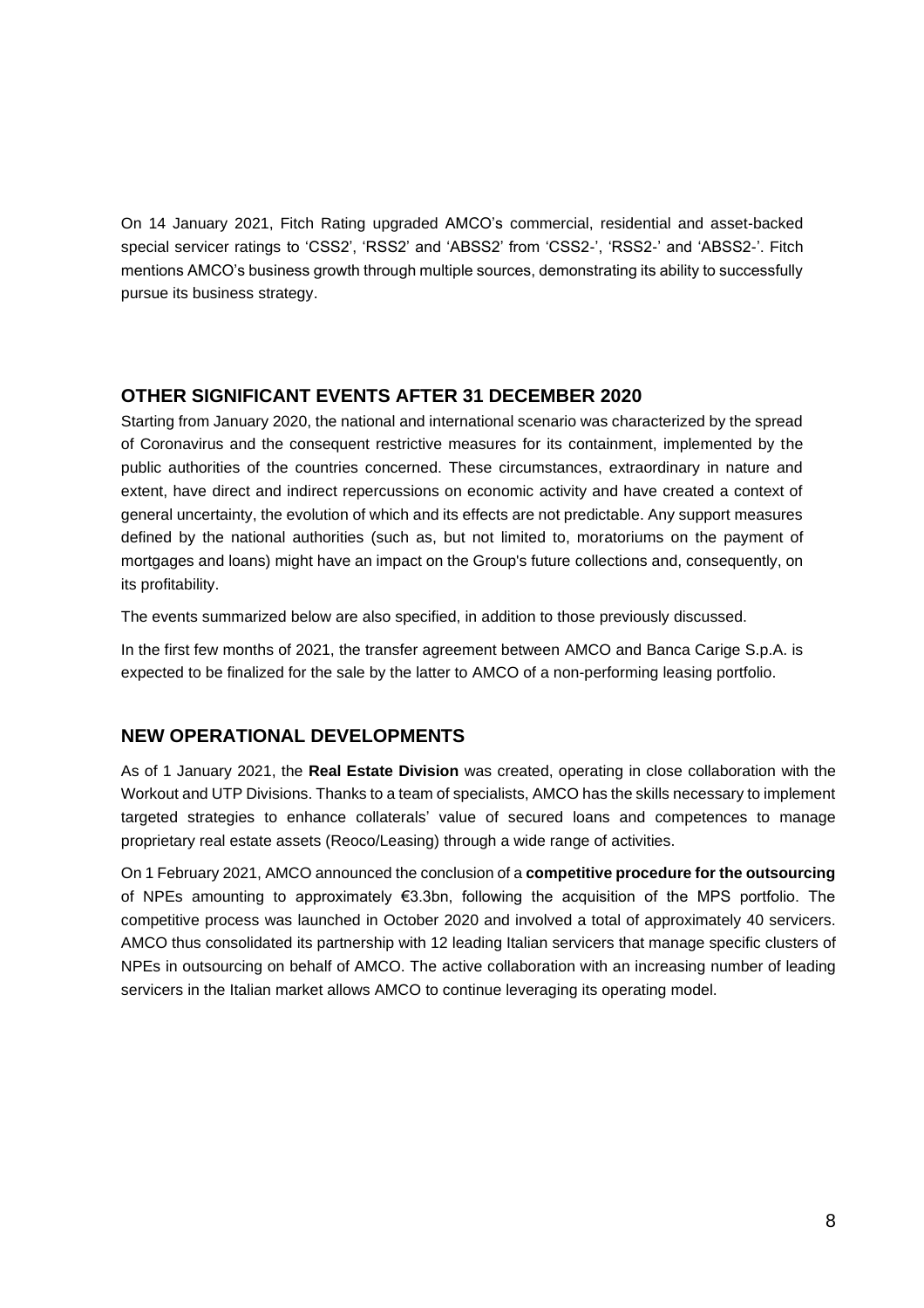## **STATEMENT BY THE MANAGER IN CHARGE OF PREPARING THE COMPANY'S FINANCIAL REPORTS**

I, Silvia Guerrini, in my capacity as the Manager in charge of preparing the company's financial reports, do hereby declare, pursuant to paragraph 2 of Article 154-bis of the Consolidated Finance Act, that the accounting information contained in this press release corresponds to the documented results, financial accounts and accounting records.

Ailviaguexini

#### **AMCO – Asset Management Company S.p.A.**

*With €34 billion NPEs at the end of 2020, of which €14 billion of UTPs, relating to 45 thousand Italian corporates, and twenty years of history (as SGA), AMCO is leader in the management of impaired loans,*  acting as a point of reference on the NPE market in Italy, at the service of the country and the real *economy.* 

*Owned by the Ministry for the Economy and Finance, it is a full-service credit management company that operates on the market. Supervised nationally by the Bank of Italy and "Corte dei Conti" and internationally by DG Competition, which analyses and monitors transactions, AMCO operates according to a flexible, innovative business model that respects debtors, creditors, originating banks, bondholders and individuals.*

*The management approach pays attention to avoid creating financial and reputational stress and aims to foster corporates' sustainability, also by directly granting new lending to foster corporates' continuity and their industrial relaunch, thereby putting resources and energy back into circulation for the country's economic system.* 

*Thanks to a management strategy tailored for NPLs and UTPs and the competences and specialised skills of its 287 professionals operating out of Milan, Naples and Vicenza, AMCO fully addresses all phases of the NPE management process and any type of portfolio, even the largest, thanks to its effective and flexible operating structure.*

| AMCO - Asset Management Company S.p.A. | <b>Press Office</b> |
|----------------------------------------|---------------------|
| <b>Investor Relations</b>              | <b>SEC Newgate</b>  |
| Tel. + 39 02 94457 511                 | Tel. +39 02 6249991 |
| Investor.Relations@amco.it             | amco@secrp.com      |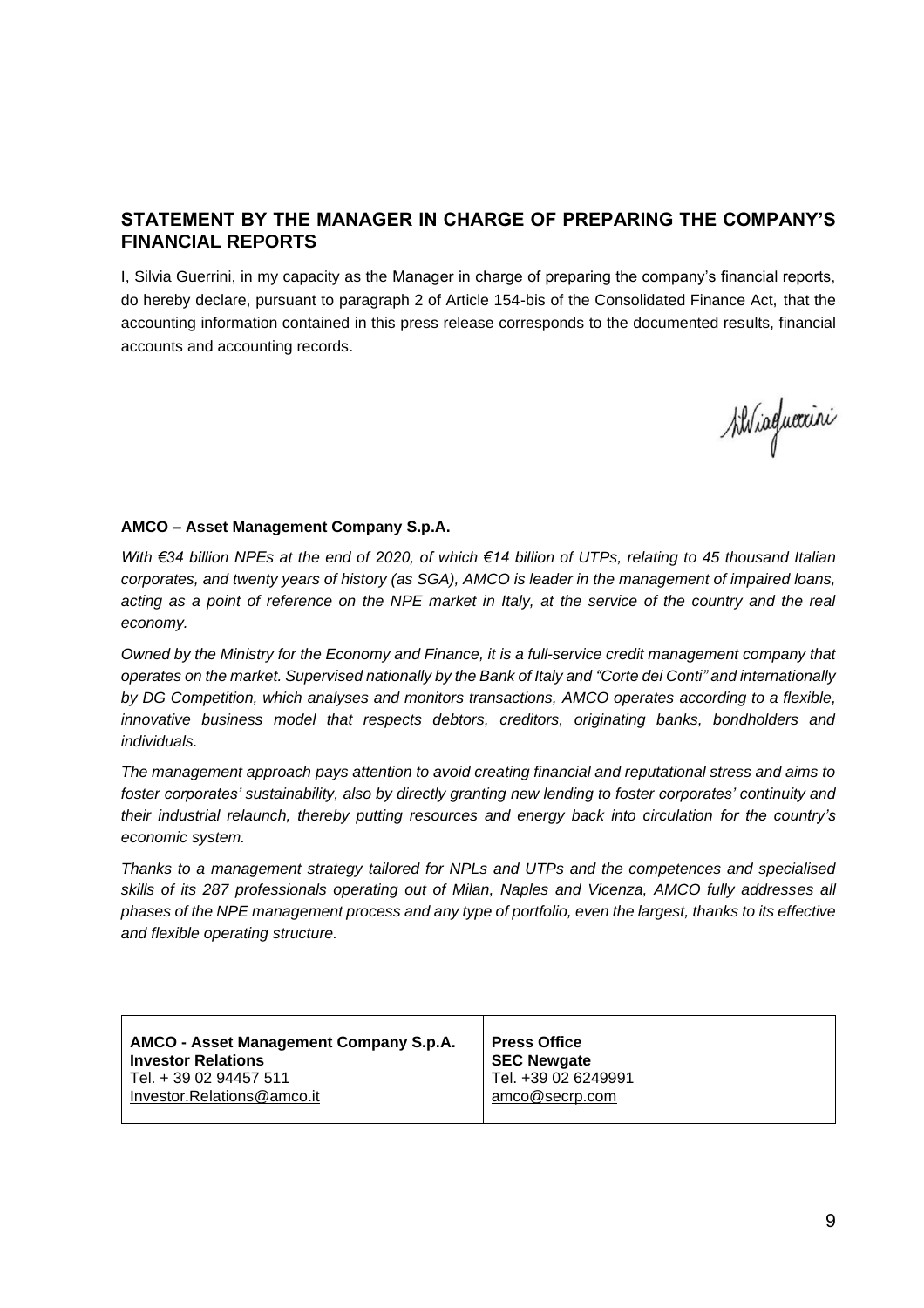# **CONSOLIDATED INCOME STATEMENT**

| €000 |                                                                                                            | 31/12/2019 | 31/12/2020 |
|------|------------------------------------------------------------------------------------------------------------|------------|------------|
| 10.  | Interest and similar income                                                                                | 34,787     | 105,335    |
| 20.  | Interest and similar expenses                                                                              | (8,681)    | (41, 226)  |
| 30.  | Interest margin                                                                                            | 26,087     | 64,109     |
| 40.  | Fees and commissions income                                                                                | 47,340     | 49,232     |
| 50.  | Fees and commissions expenses                                                                              | (1, 101)   | (1, 147)   |
| 60.  | Net fees and commissions                                                                                   | 46,239     | 48,085     |
| 70.  | Dividends and similar revenues                                                                             |            | 13         |
| 80.  | Trading activities net result                                                                              |            | (7, 779)   |
| 100. | Profit/loss on sale/repurchase of:                                                                         |            |            |
|      | a) financial assets at amortized cost                                                                      | (993)      | 2,836      |
|      | b) financial assets at fair value with impact on comprehensive income                                      | 4,100      | 21,899     |
|      | c) financial liabilities                                                                                   |            |            |
| 110. | Net result of other assets and financial liabilities at fair value with impact on the income<br>statement: |            |            |
|      | a) financial assets and liabilities at fair value                                                          |            |            |
|      | b) other financial assets necessarily measured at fair value                                               | 17,803     | 19,054     |
| 120. | Brokerage margin                                                                                           | 93,235     | 148,216    |
| 130. | Net value adjustments/reversals for credit risk of:                                                        |            |            |
|      | a) financial assets at amortized cost                                                                      | 13,115     | (4, 465)   |
|      | b) financial assets at fair value with impact on comprehensive income                                      | (1, 297)   | 1,226      |
| 150. | Net result of financial management                                                                         | 105,053    | 144,978    |
| 160. | Administrative expenses:                                                                                   |            |            |
|      | a) HR expenses                                                                                             | (23, 580)  | (29, 987)  |
|      | b) other administrative expenses                                                                           | (24, 913)  | (28, 926)  |
| 170. | Net provisions for risks and charges                                                                       | (3,611)    | 227        |
|      | a) commitments and guarantees given                                                                        |            |            |
|      | b) other net provisions                                                                                    |            |            |
| 180. | Net adjustments/reversals of impairment losses on property, plant and equipment                            | (1, 477)   | (1,804)    |
| 190. | Net adjustments/reversals of impairment losses on intangible fixed assets                                  | (38)       | (262)      |
| 200. | Other operating income and expenses                                                                        | (5,955)    | (13,997)   |
| 210. | <b>Operating costs</b>                                                                                     | (59, 574)  | (74, 748)  |
| 220. | Profits (losses) from equity investments                                                                   | (144)      | 5          |
| 250. | Gains (losses) on disposal of investments                                                                  | (0)        |            |
| 260. | Profit (loss) from continuing operations before tax                                                        | 45,335     | 70,234     |
| 270. | Income tax for the year on current operations                                                              | (3,024)    | 5,775      |
| 280. | Profit (loss) from continuing operations after tax                                                         | 42,311     | 76,009     |
| 290. | Profit (loss) from discontinued operations after tax                                                       |            |            |
| 300. | Profit (loss) for the year                                                                                 | 42,311     | 76,009     |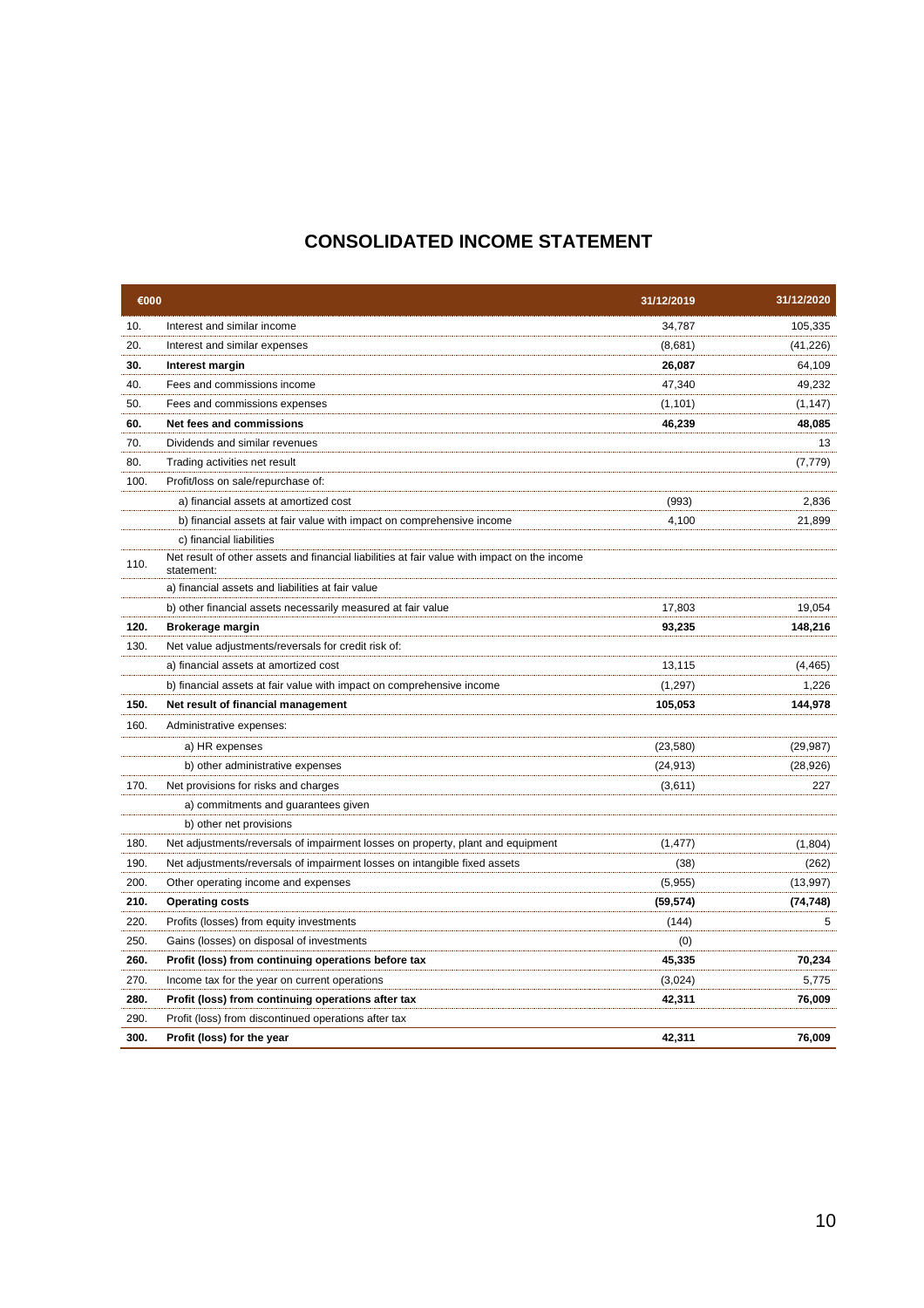# **BALANCE SHEET CONSOLIDATED FINANCIAL REPORT ASSETS**

| €000 |                                                                      | 31/12/2019 | 31/12/2020 |
|------|----------------------------------------------------------------------|------------|------------|
| 10.  | Cash and cash equivalents                                            | $\Omega$   | $\Omega$   |
| 20.  | Financial assets at fair value with impact on income statement       |            |            |
|      | a) financial assets held for trading                                 |            | 267        |
|      | b) financial assets at fair value                                    |            |            |
|      | c) other financial assets necessarily measured at fair value         | 559.709    | 658.534    |
| 30.  | Financial assets at fair value with impact on comprehensive income   | 844.803    | 60.036     |
| 40.  | Financial assets at amortized cost                                   |            |            |
|      | a) loans and receivables with banks                                  | 324.338    | 251.585    |
|      | b) loans and receivables with financial companies                    | 6.660      | 381.766    |
|      | c) loans receivables with customers                                  | 972.740    | 5.304.456  |
| 50.  | Hedging derivatives                                                  |            |            |
| 60.  | Change in value of financial assets subject to generic hedging (+/-) |            |            |
| 70.  | Equity investments                                                   | 14         | 10         |
| 80.  | Property, plant and equipment                                        | 6.237      | 2.941      |
| 90.  | Intangible assets                                                    | 579        | 1.736      |
| 100. | Tax assets                                                           |            |            |
|      | a) current                                                           | 11.238     | 10.789     |
|      | b) pre-paid                                                          | 68.673     | 199.898    |
| 110. | Non-current assets and groups of assets held for disposal            |            |            |
| 120. | Other assets                                                         | 24.717     | 28.355     |
|      | <b>Total assets</b>                                                  | 2.819.708  | 6.900.372  |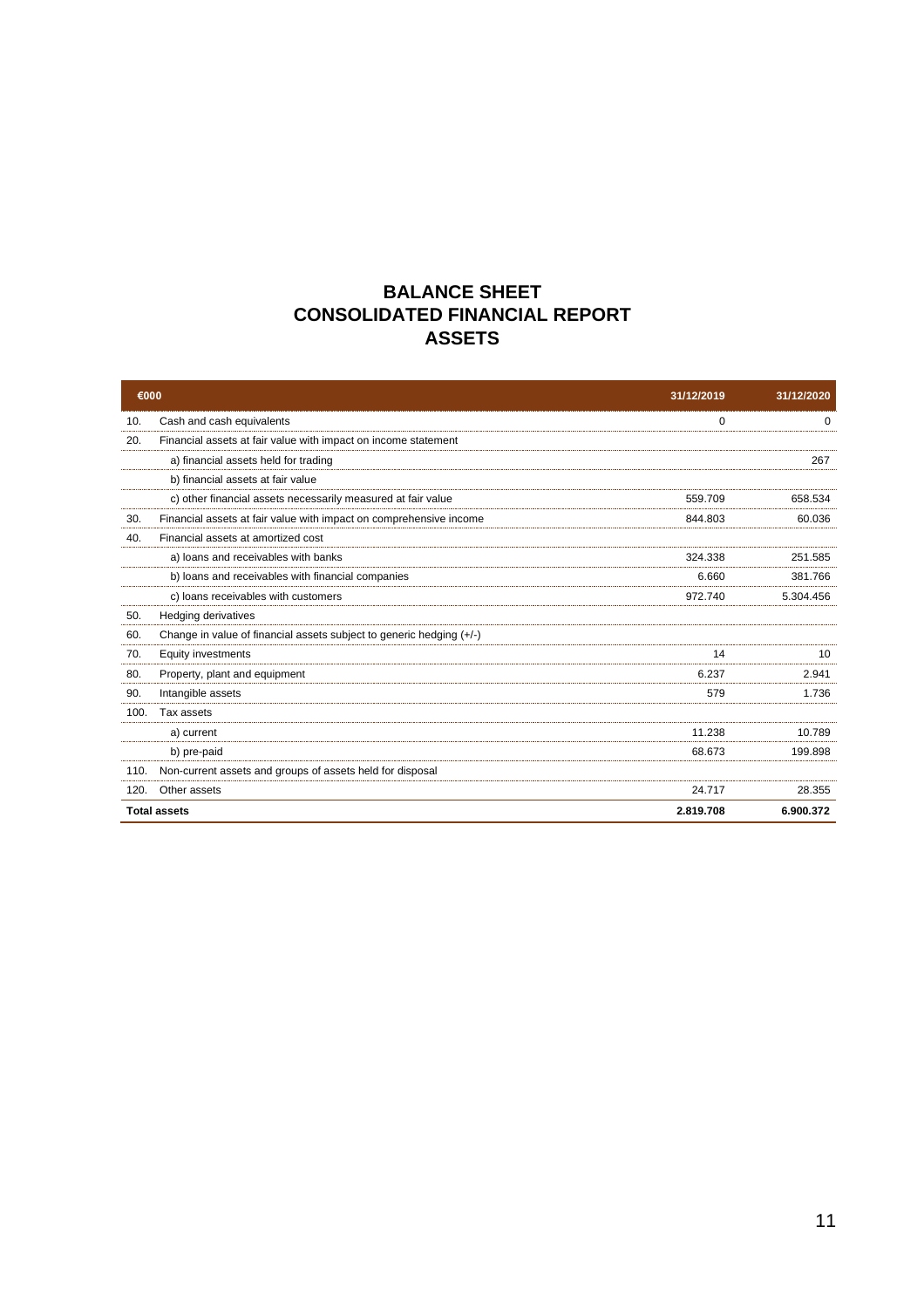# **BALANCE SHEET CONSOLIDATED FINANCIAL REPORT LIABILITIES AND NET EQUITY**

| €000 |                                                                   | 31/12/2019 | 31/12/2020 |
|------|-------------------------------------------------------------------|------------|------------|
| 10.  | Financial liabilities at amortized cost                           |            |            |
|      | a) payables                                                       | 5.787      | 1.046.059  |
|      | b) deby securities in issue                                       | 909.720    | 2.906.006  |
| 20.  | Financial liabilities held for trading                            |            | 4          |
| 30.  | Financial liabilities at fair value                               |            |            |
| 40.  | <b>Hedging derivatives</b>                                        |            |            |
| 50.  | Change in value of financial liabilities of a generic hedge (+/-) |            |            |
| 60.  | <b>Tax liabilities</b>                                            |            |            |
|      | a) current                                                        | 6.543      | 4.352      |
|      | b) deferred                                                       | 1.658      | 1.723      |
| 70.  | Liabilities associated with discontinued operations               |            |            |
| 80.  | Other liabilities                                                 | 52.353     | 97.364     |
| 90.  | Post-employment benefits                                          | 593        | 591        |
| 100. | Provisions for risks and charges                                  |            |            |
|      | a) commitments and guarantees issued                              |            |            |
|      | b) pensions and similar obligations                               | 48         | 125        |
|      | c) provisions for risks and charges                               | 20.143     | 20.096     |
| 110. | Share capital                                                     | 600.000    | 655.154    |
| 120. | Treasury shares (-)                                               |            | -70        |
| 130. | Equity instruments                                                |            |            |
| 140. | Share premiums                                                    | 403.000    | 604.552    |
| 150. | Reserves                                                          | 779.011    | 1.498.311  |
| 160. | Valuation reserves                                                | $-1.460$   | $-9.903$   |
| 170. | Profit (Loss) for the year                                        | 42.311     | 76.009     |
|      | Total liabilities and net equity                                  | 2.819.708  | 6.900.372  |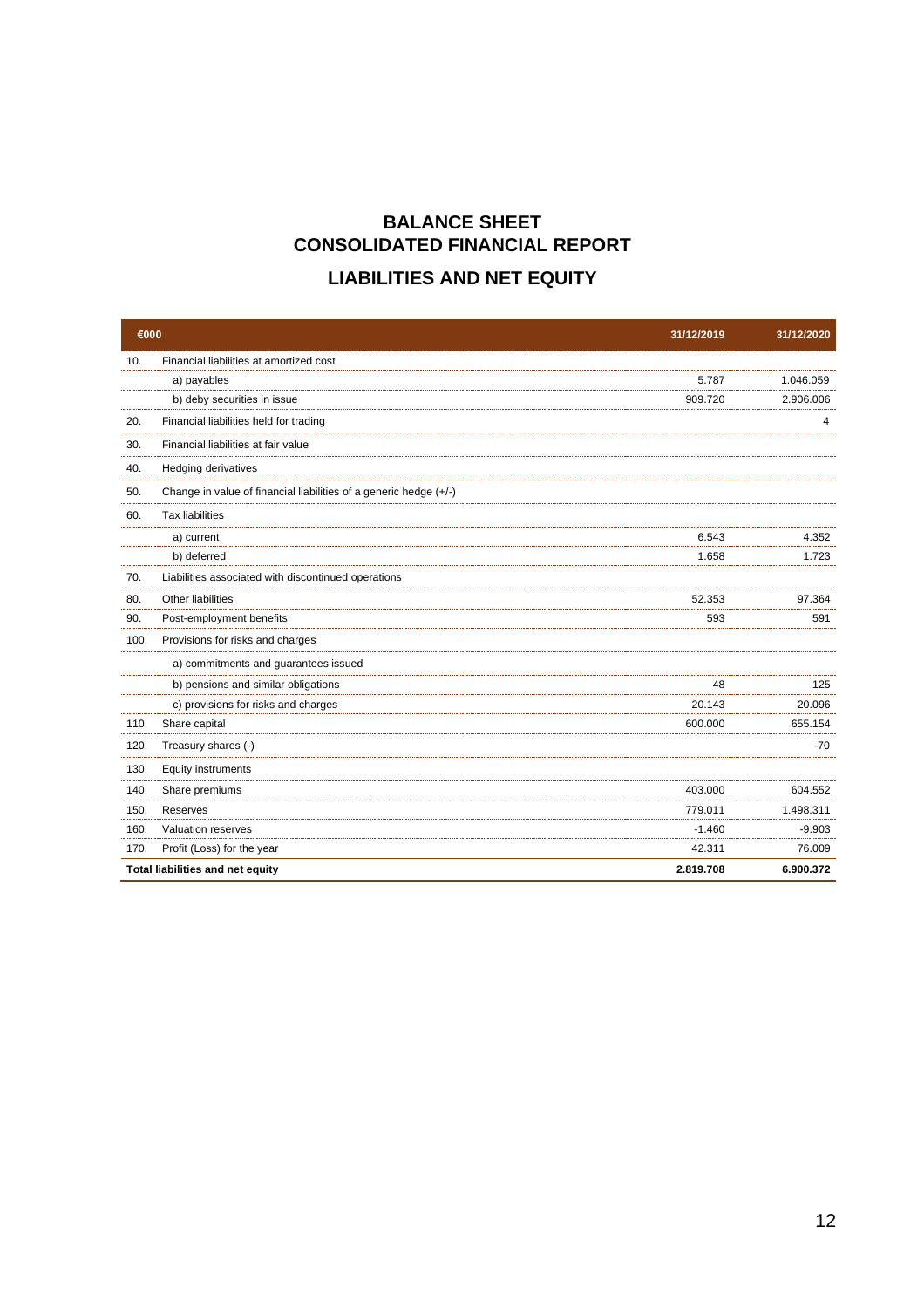# **INCOME STATEMENT SEPARATE FINANCIAL REPORT**

|      | €000                                                                                        | 31/12/2019   | 31/12/2020    |
|------|---------------------------------------------------------------------------------------------|--------------|---------------|
| 10.  | Interest income and similar revenues                                                        | 29.588.906   | 101.756.411   |
| 20.  | Interest and similar expenses                                                               | $-8.396.996$ | $-40.164.303$ |
| 30.  | Interest Margin                                                                             | 21.191.910   | 61.592.108    |
| 40.  | Income from fees and commissions                                                            | 47.422.845   | 49.571.444    |
| 50.  | Expenses for fees and commissions                                                           | $-1.081.751$ | $-964.997$    |
| 60.  | <b>Net fees and commissions</b>                                                             | 46.341.094   | 48.606.447    |
| 70.  | Dividends and similar revenues                                                              |              | 12.770        |
| 80.  | Net result of trading activities                                                            |              | $-7.779.347$  |
| 100. | Profit/loss on sale/repurchase of                                                           |              |               |
|      | a) financial assets at amortized cost                                                       | $-993.159$   | 2.835.702     |
|      | b) financial assets at fair value through other comprehensive income                        | 4.099.565    | 21.899.396    |
|      | c) financial liabilities                                                                    |              |               |
| 110. | Net result of other financial assets and liabilities at fair value through profit and loss: |              |               |
|      | a) financial assets and liabilities at fair value                                           |              |               |
|      | b) other financial assets necessarily measured at fair value                                | 17.819.504   | 14.159.694    |
| 120. | Brokerage margin                                                                            | 88.458.914   | 141.326.770   |
| 130. | Net value adjustments/reversals for credit risk of:                                         |              |               |
|      | a) financial assets at amortized cost                                                       | 13.120.698   | 112.574       |
|      | b) financial assets at fair value through other comprehensive income                        | $-1.313.807$ | 1.225.940     |
| 150. | Net result of financial management                                                          | 100.265.805  | 142.665.284   |
| 160. | Administrative expenses:                                                                    |              |               |
|      | a) hr expenses                                                                              | -23.580.284  | -29.986.939   |
|      | b) other administrative expenses                                                            | -23.695.253  | -27.822.379   |
| 170. | Net provisions for risks and charges                                                        | $-3.610.806$ | 226.656       |
|      | a) commitments and guarantees issued                                                        |              |               |
|      | b) other net provisions                                                                     |              |               |
| 180. | Net value adjustments/reversals on property, plant and equipment                            | $-1.476.690$ | $-1.803.581$  |
| 190. | Net value adjustments/reversals onintangible fixed assets                                   | $-37.536$    | $-261.639$    |
| 200. | Other operating income and expenses                                                         | $-5.950.477$ | -13.996.338   |
| 210. | <b>Operating costs</b>                                                                      | -58.351.046  | -73.644.220   |
| 220. | Net gains (losses) on equity investments                                                    | $-144.154$   | 4.901         |
| 230. | Net result of fair value measurement of property, plant and equipment and intangible assets |              |               |
| 240. | Value adjustments from goodwill                                                             |              |               |
| 250. | Profits (losses) from disposal of investments                                               | $-149$       |               |
| 260. | Profit (loss) from current operations before tax                                            | 41.770.456   | 69.025.964    |
| 270. | Income tax for the year on current operations                                               | $-1.875.418$ | 5.774.719     |
| 280. | Profit (loss) from current operations after tax                                             | 39.895.038   | 74.800.684    |
| 290. | Profit (loss) from discontinued operations after tax                                        |              |               |
| 300. | Profit (loss) for the period                                                                | 39.895.038   | 74.800.684    |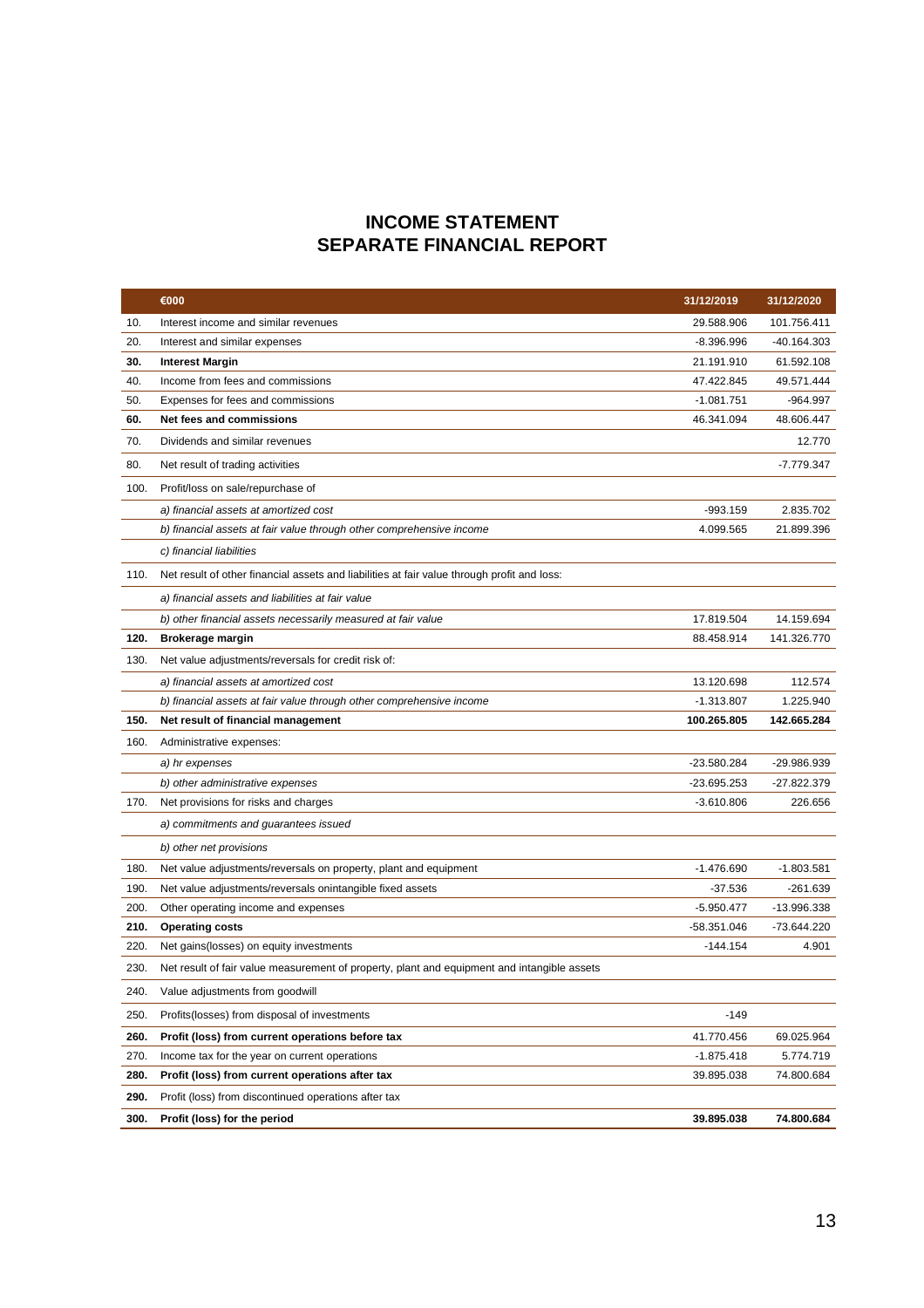# **BALANCE SHEET SEPARATE FINANCIAL REPORT ASSETS**

|      | <b>ASSETS - Amounts in Euro</b>                                     | 31/12/2019    | 31/12/2020    |
|------|---------------------------------------------------------------------|---------------|---------------|
| 10.  | Cash and cash equivalents                                           | 116           | 116           |
| 20.  | Financial assets at fair value through profit and loss              |               |               |
|      | a) financial assets held for trading                                |               | 266.598       |
|      | b) financial assets at fair value                                   |               |               |
|      | c) other financial assets necessarily measured at fair value        | 594.105.485   | 687.869.530   |
| 30.  | Financial assets at fair value through other comprehensive income   | 844.802.701   | 60.035.709    |
| 40.  | Financial assets at amortized cost                                  |               |               |
|      | a) loans and receivables from banks                                 | 317.836.110   | 247.338.684   |
|      | b) loans and receivables from financial companies                   | 6.742.983     | 381.766.346   |
|      | c) loans and receivables from customers                             | 880.387.611   | 5.219.432.034 |
| 50.  | <b>Hedging derivatives</b>                                          |               |               |
| 60.  | Change in value of financial assets subject to generic hedging (+/- |               |               |
| 70.  | <b>Equity investments</b>                                           | 13.727        | 9.826         |
| 80.  | Property, plant and equipment                                       | 6.237.387     | 2.941.047     |
| 90.  | Intangible assets                                                   | 578.640       | 1.735.633     |
| 100. | Tax assets                                                          |               |               |
|      | a) current                                                          | 11.238.231    | 10.788.961    |
|      | b) pre-paid                                                         | 68.673.463    | 199.897.622   |
| 110. | Non-current assets and groups of assets held for sale               |               |               |
| 120. | Other assets                                                        | 24.859.301    | 28.323.115    |
|      | <b>Total assets</b>                                                 | 2.755.475.755 | 6.840.405.221 |